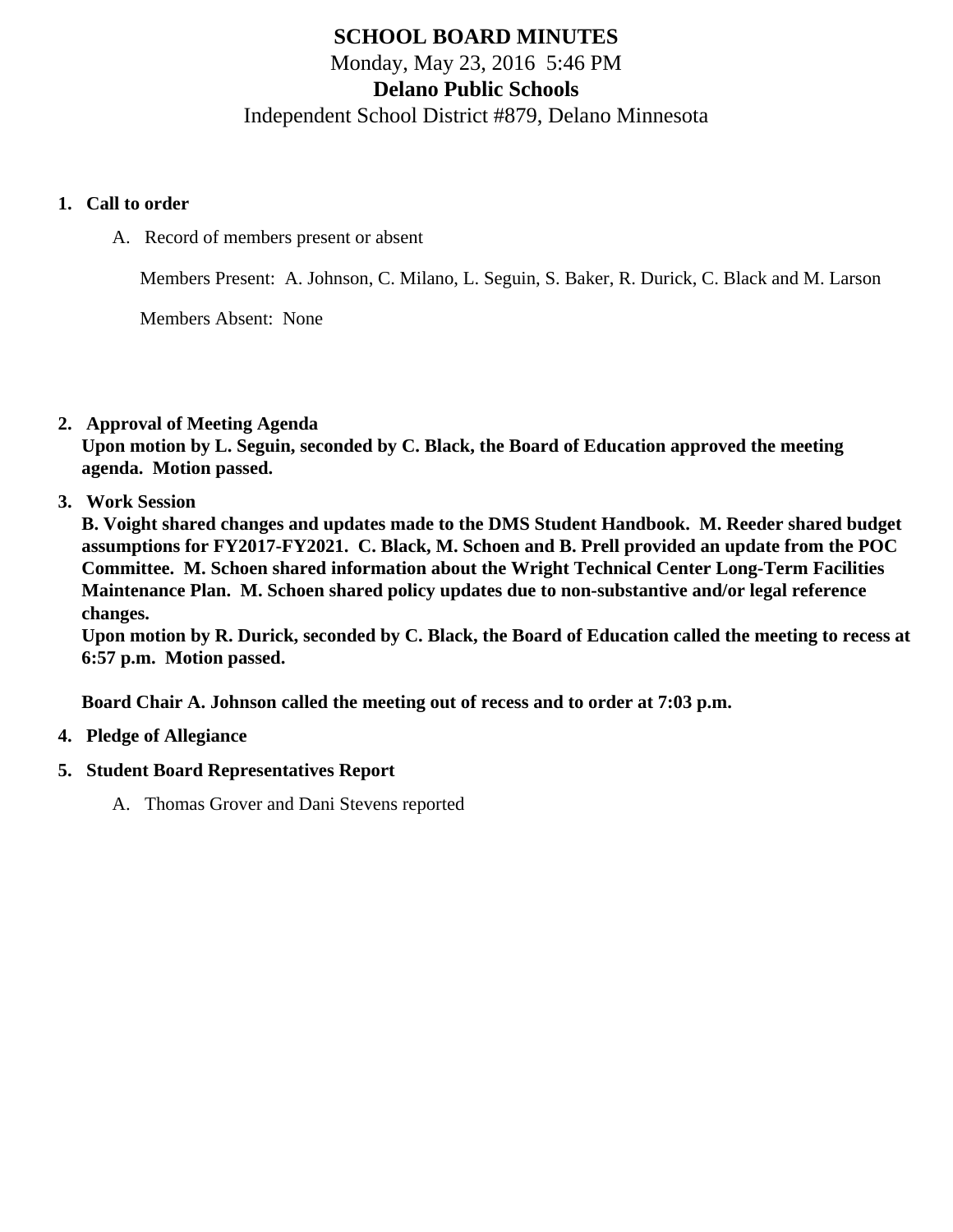D. Stevens reported that DES hosted the 2nd Annual Tiger Dash 5K for students and families, 2nd graders concert was patriotic, 4th graders DES sleepover will take place on June 6, Writer's Workshop is complete, DES will host a schoolwide cookout on Friday, June 3, and Grandparent's Day is Friday, May 27. She added question of the month comments, "What made the school year great?" DES students replies included teachers, principals, I Love to Read Month and art. T. Grover reported that DMS fall play auditions were held, dodgeball tournament is soon, 6th graders will participate in a Wax Museum on Friday, May 27, and all middle school sports are concluding. He added that middle schoolers replies to the montly question are students are excited about the new 12 building ideas and 8th graders are looking forward to high school. T. Grover reported that DHS Spring Fling day is Friday, May 27, the year-end band concert is complete, the choir concert is Monday, May 23, student finals are on June 6 and 7, and spring sports are in section play. He add that DHS students are excited for the newly redesigned high school. T. Grover thanked the Board Education for the opportunity he had to serve as a student school board representative over the pa two years.

After the Student Board Representatives Report, Board Chair A. Johnson exited the meeting.

- 6. Program Review Special Services (Keely Swartzer)
- 7. Consent Agenda

Upon motion by L. Seguin, seconded by C. Milano, the Board of Education approved the Consent Agenda. Motion passed.

- A. School Board Minutes
	- 1. [April 25, 2016](/docs/district/District_Forms/School_Board_Minutes_4.25.16.pdf)
- B. Financial Affairs
	- 1. [Current Budget Status with Year-to-Date Adjustm](/docs/district/Business_Office/Budget_Report_May_2016.pdf)ents
	- 2. [Investment Transactio](/docs/district/Business_Office/Investment_schedule_April_2016.pdf)ns
	- 3. [Construction Bond Investment Transacti](/docs/district/Business_Office/Bond_Investment_schedule_Apr_16.pdf)ons
	- 4. [Wire Transfer](/docs/district/Business_Office/Wire_Transfer_April_2016.pdf)s
	- 5. [Minnesota Liquid Asset Fun](/docs/district/Business_Office/Liquid_Asset_Fund_April_2016.pdf)d
	- 6. [Cash Repo](/docs/district/Business_Office/Cash_Report_April_2016.pdf)rt
	- 7. [Revenue Report by Fu](/docs/district/Business_Office/SCHOOL_BOARD_REPORTS_-_REVENUE_BY_FUND_TOTAL__(Date__6_2016).pdf)nd
	- 8. [Expense Report by Fu](/docs/district/Business_Office/SCHOOL_BOARD_REPORTS_-_EXP_BY_FUND_TOTAL__(Date__6_2016).pdf)nd
	- 9. [Expense Report by Progra](/docs/district/Business_Office/SCHOOL_BOARD_REPORTS_-_EXPENDITURES_BY_PROGRAM__(Date__6_2016).pdf)m
	- 10. [Expense Report by Obje](/docs/district/Business_Office/SCHOOL_BOARD_REPORTS_-_EXPENDITURES_BY_OBJECT__(Date__6_2016).pdf)ct
	- 11. [List of Bills Presented for Payme](/docs/district/Business_Office/Monthly_Bills.pdf)nt
- 8. [Resolution for Acceptance of Gifts](/docs/district/Business_Office/Resolution_for_Acceptance_of_Gifts_5.23.16.pdf) Upon motion by C. Milano, seconded by S. Baker, the Board of Education approved the Resolution for the Acceptance of Gifts. Motion passed.
- 9. [Personnel Matters:](/docs/district/Business_Office/05.23.16_Personnel.pdf)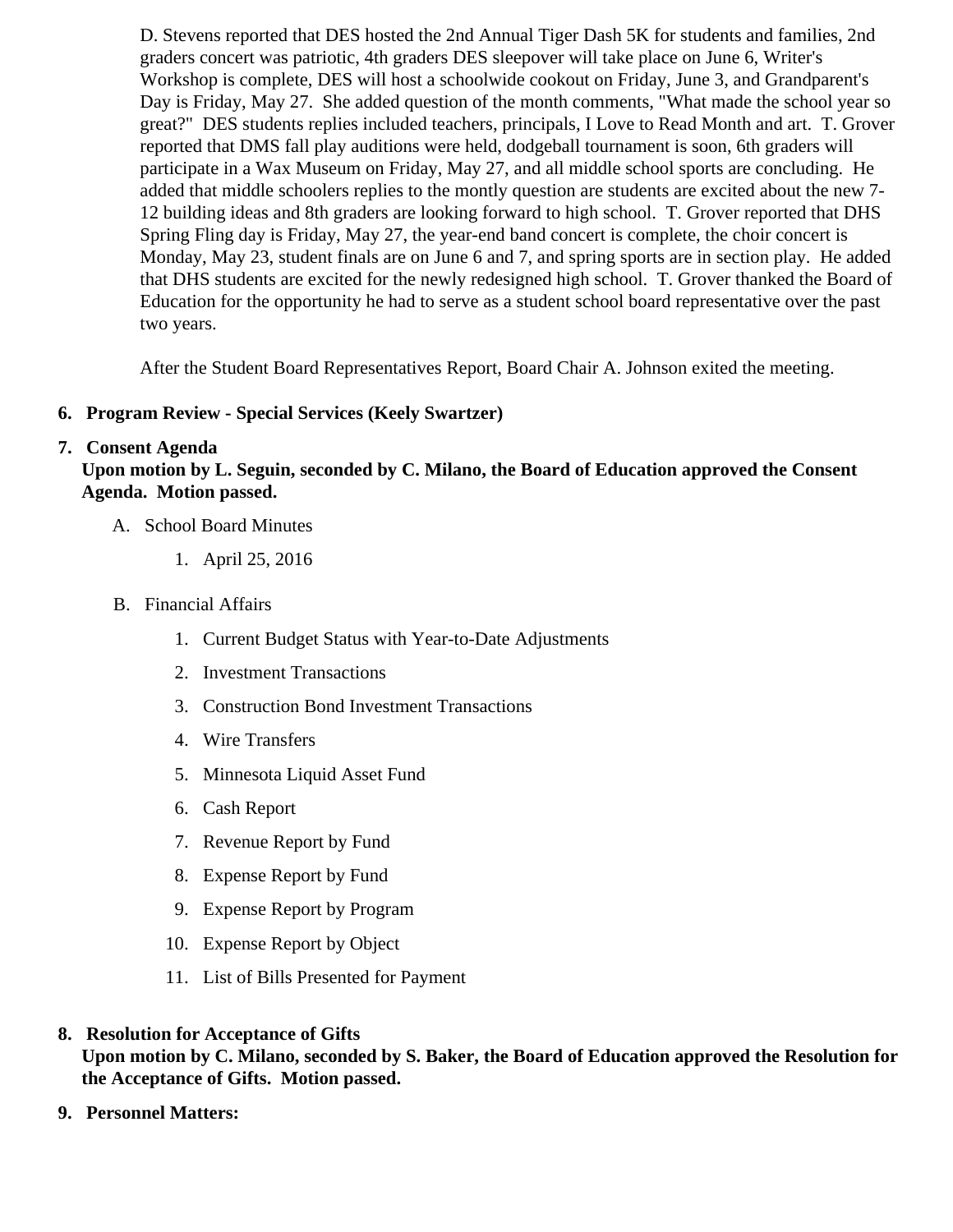**Upon motion by M. Larson, seconded by C. Black, the Board of Education approved the Personnel Matters. Motion passed.**

**10. Public Comment: School patrons are given the opportunity to address the school board regarding items that are not on the agenda. All patrons will be asked to state their name and address for the record. No public comments were made.**

#### **11. Administrative Reports**

A. Superintendent

M. Schoen reported the district has completed building user group meetings for the new building and most of the design phases for each building. The high school redesign project has a few user groups that will meet one more time. He added that the school district is conducting a traffic study to help determine the placement of the new intermediate school building with respect to the safety of traffic flow. M. Schoen stated that there will be a City/School Committee meeting soon to share and discuss information from the traffic study and all information regarding the building projects. He reported that three projects will begin this summer; Delano Secondary School Electrical Service Upgrade, Delano Elementary School Addition and Renovation, Delano Community Education Elevator Addition and Renovation. M. Schoen stated that bids were received for the above mentioned referendum projects and the recommendation from district and ICS Consulting is to approve the bid from Ebert Construction. He added that Student School Board Representatives will be interviewed Wednesday, May 25. M. Schoen met with current member Dani Stevens to review all seven applications on Monday, May 23.

- B. Principals:
	- 1. Mr. Voight

B. Voight shared information about LLCC 5th grade student trip. He added that preliminary results for MCA tests were received and look good. Math teachers have met to discuss student mediation services needed due to MCA math test results. B. Voight stated that 7th and 8th grade math teachers created a concession stand unit for students to practice ordering, making change and using mental math skills. He stated that all grades will participate in year-end field trip celebrations. B. Voight reported that curriculum writing will begin and continue over the summer for new class offerings that start in the fall of 2016- 17. He added that G. Egly will become a full-time Media Integrationist to work in collaboration with classroom teachers. This position will begin fall of 2016-17.

2. Dr. Heil

S. Heil reported DHS graduation in Sunday, June 5, and preparations have begun. The seniors last day is June 1 and graduation practice is June 2. He added that student testing is complete at the high school, and class finals are scheduled for June 6 and 7. S. Heil stated that 18 students received a score of 30 or better on the ACT test that was given to juniors in March. He added that building user groups have almost completed their meetings and design work for the secondary school redesign. S. Heil shared that spring sports are beginning section play and there is a choir concert on Monday, May 23. He added that during May the staff celebrated Teacher Appreciation Week and the administration handed out Bridge Builder pins to show appreciation to teachers. S. Heil presented the Board and Student Board Representatives with the same pin.

3. Mr. Schuler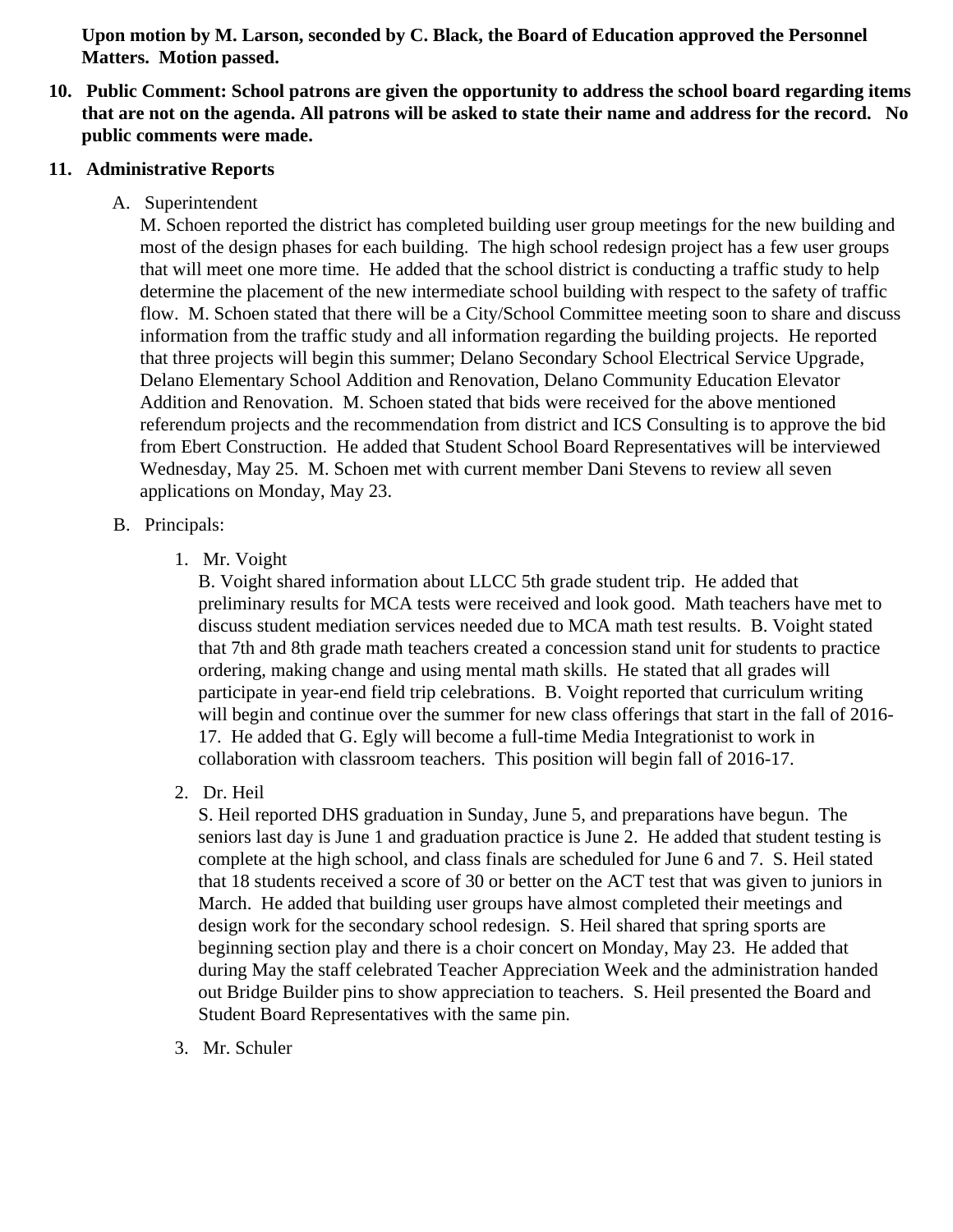D. Schuler reported on upcoming DES student field trips and track and field days that will take place over the next two weeks. He thanked DMS PIE for the donations to help make class field trips possible. D. Schuler acknowledged the five long-term substitutes that taught at the elementary school this year. He added that MCA and FAST testing is complete and the preliminary test results look good. He reported that hiring for next year is almost complete.

C. Business Manager

M. Reeder reported that the final FY15 budget and FY17 proposed budget will be on the agenda for approval at the June board meeting. She added that an updated district 10 year long-term maintenance plan will also be brought to the Board for approval at the June board meeting.

D. Community Education Director

D. Johnson reported that registration for summer programs is strong. She added that the year-end Arts Council program was held and 44 students attended along with parents and grandparents. D. Johnson added that Community Education applied for and received an Arts Council grant. She shared that the ECFE Vehicle Fair took place Monday, May 23. D. Johnson reported that WEE Tig Preschool may add an afternoon section next year. In addition,Community Education reapplied for Pathway II grant money and received it for next year. This money will be used for student scholarships. D. Johnson shared that Early Childhood Screening is complete and will be offered again beginning in August, gymnastics summer session begins June 13, and the summer aquatics staff is participating in training. She shared that 5th and 6th grade football will compete against other school districts in the fall of 2016, this is a change from past years. D. Johnson stated that a fitnes flex card will be offered through the Tiger Activity Center this summer to increase the workout options for members. She added that four Destination Imagination teams will be competing at the Global Finals in Knoxville, TN.

- 12. Board Reports
	- A. [MAWSECO](/docs/district/District_Forms/MAWSECO_Board_minutes_April_26,_2016.pdf)
	- B. Wright Technical Cent[er Minutes](/docs/district/2015_16/Min_April_5_WTC.pdf ) and [Calenda](/docs/district/2015_16/2016-17_Calender_Tentative_WTC.pdf )r

R. Durick reported the Board met the first week in May. He added the Board approved a new wor base learning coordinator. In addition, a KSTP news story on the WTC Apprenticeship Program w shared at the board meeting. R. Durick reported that the Wright Technical Center has developed a long-term maintenance agreement and member districts will be asked to adopt it. Through this agreement, all member districts will be asked to pay a portion of the maintenance for WTC, which i based on district use. He stated that Delano Public School's portion will be approximately \$12,500.

- C. Delano Area Sports Arena (DASA) R. Durick stated a board meeting was held, but there are no details to report.
- D. Professional Development M. Schoen reported they reviewed and approved the budget for the 2016-17 school year. In addition, they discussed allocation of time for professional development. M. Schoen stated they mapped out the district professional development day in August and intend to work on future days in upcoming meetings.
- E. [Activities Advisory Counci](/docs/district/District_Forms/Activities_Advisory_Council_Minutes_5.17&20.16.pdf)l
- 13. Old Business
- 14. New Business